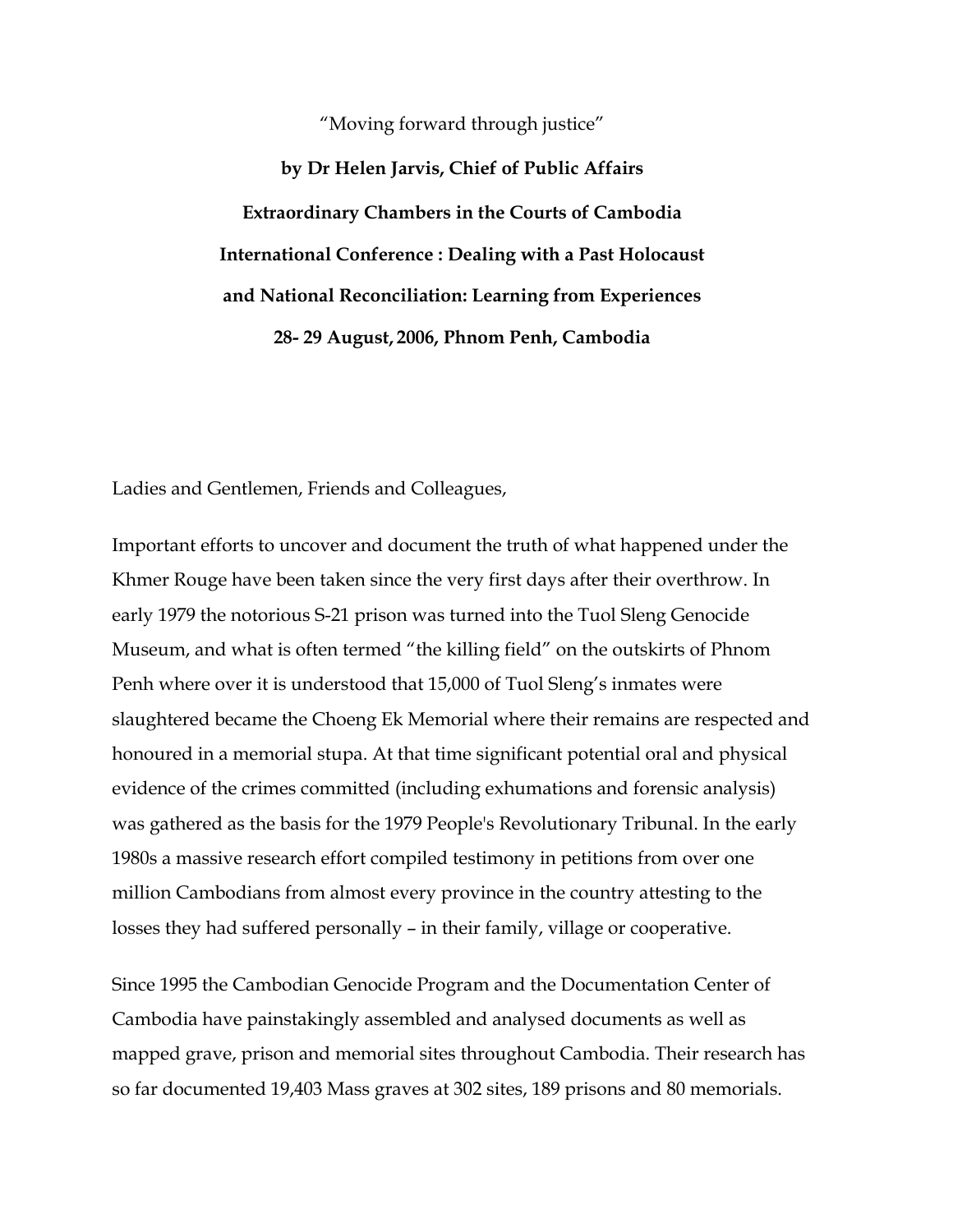Mindful of the need to preserve these sites, in December 2001 the government issued a circular concerning the preservation of remains of the victims of the genocide committed during the regime of Democratic Kampuchea, and preparation of the former Khmer Rouge stronghold of Anlong Veng to become a region for historical tourism and for education of present and future generations of Cambodians, as well as foreign visitors.

In addition to these organised research activities, many, many Cambodians have told their stories – orally to their families, in writing as books for publication or for personal record, in artistic representation in the form of drawings, paintings, song, music and film.

What has changed in the past few months is that this wealth of documentation is now to be accompanied by the missing partner – an internationally recognised judicial accounting process. The Extraordinary Chambers in the Courts of Cambodia is now a reality. Two Co-Prosecutors (one Cambodian and one international – Canadian Quebecois) have begun their work. Two Co-Investigating Judges (one Cambodian and one international – French) will start work in a few days. Judges have been sworn in and are currently examining Draft Internal Procedures and Regulations, which they expect to finalise by October. The buildings and grounds for the offices and for the court itself are being prepared. Public information, such as the booklet you have received today, a web site, and ECCC staff and judicial officers are giving constant interviews on radio, TV and for the print media.

This process of judicial accounting is being done late, and that much has been lost in the intervening almost 30 year period since the end of the Khmer Rouge regime. Physical evidence has been washed away, documents have been lost, memories have faded and, above all, many people have died – people who should be on trial, people who should have the chance to tell their stories in court, and millions of people who should have had the chance to see justice done.